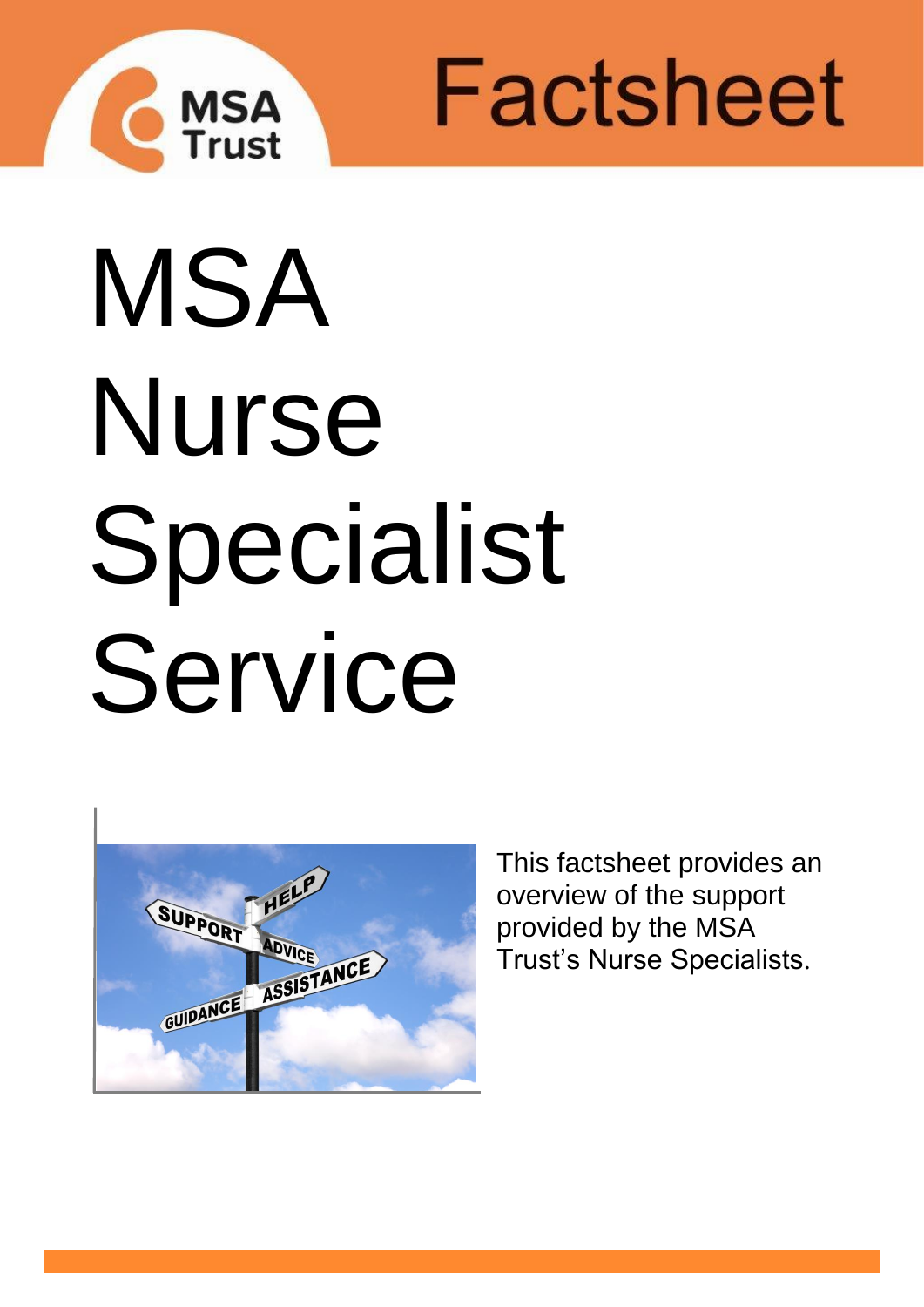The MSA Trust has four Nurse Specialists who cover the United Kingdom and Republic of Ireland between them.

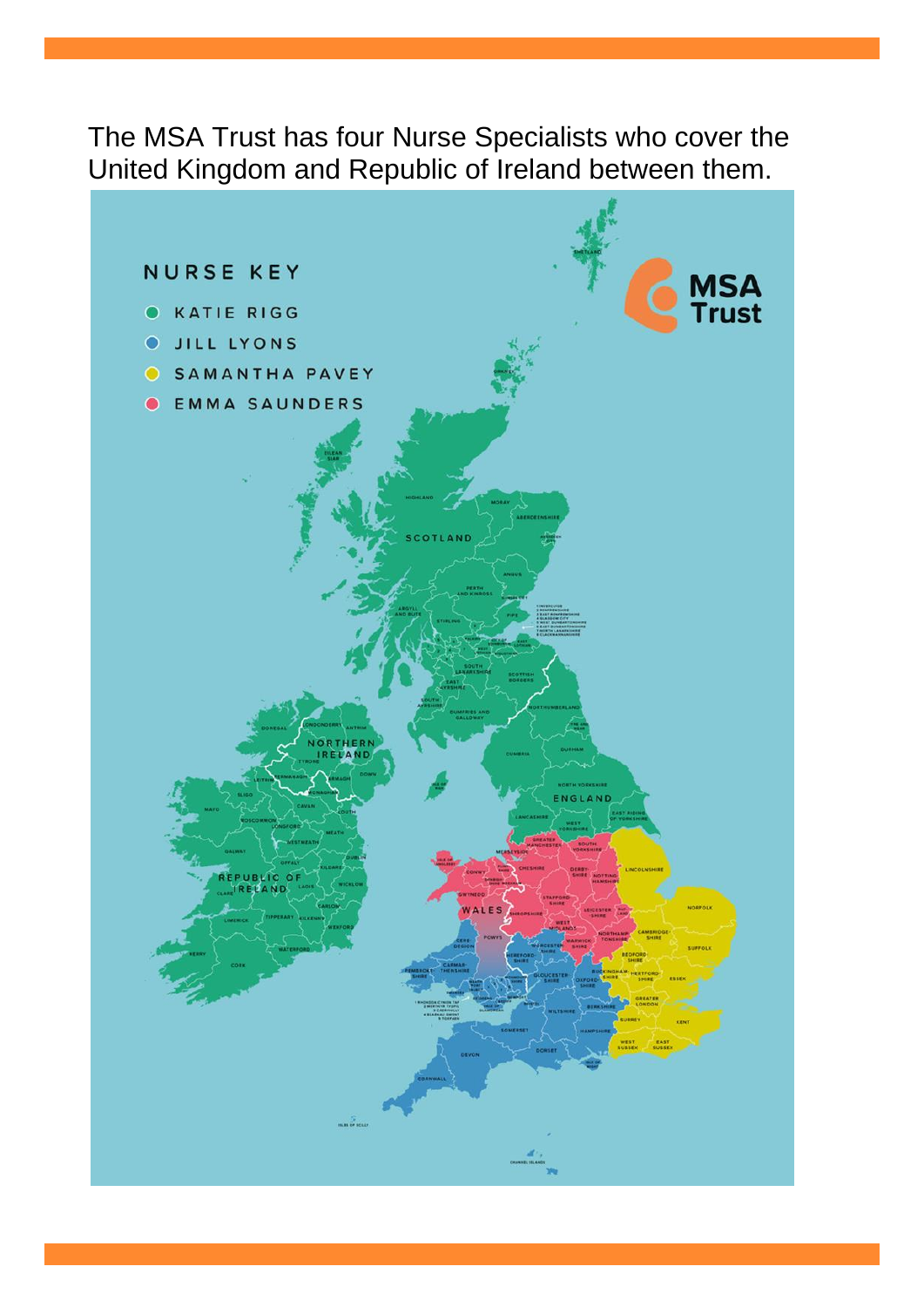### **Information and Support Service**

**What:** Our MSA Nurse Specialists provide a telephone and email support service. They offer information about MSA, from living with the illness to symptom management. They can also help explain what further support you may need and where to find it. They are not part of the NHS system and so cannot manage the treatment of someone with MSA but they are willing to speak with the health and care professionals who treat patients with MSA. For this to happen please ask your health professional to get in touch with them.

**When:** Telephone support operates from Monday to Friday between 9.00am – 5.00pm or if you prefer you can email them. There is an answer phone if they are out of the office so please leave a message. Calls are normally returned within 24 hours or by the next working day if you call over the weekend; and most are responded to within a few hours of your call.

If you need urgent advice outside of these hours you should contact your GP, the out of hours GP service or call 999.

**How:** Contact the nurse specialist by either telephone or email:

#### **Katie Rigg: 01434 381 932 | Samantha Pavey: 0203 371 0003**

#### **Jill Lyons: 01934 316 119 | Emma Saunders: 0330 221 1030**

#### **Email: [support@msatrust.org.uk](mailto:support@msatrust.org.uk)**

We also have an Social Welfare Specialist who is available to offer information and support to members on issues such as benefits (including Continuing Healthcare), assessments and grants.

Jane Stein: 01404 44241| [jane.stein@msatrust.org.uk](mailto:jane.stein@msatrust.org.uk)

#### **MSA Support Group Attendance**

The Nurse Specialists attend some MSA Support Group meetings located throughout the UK and Ireland. They often give short talks or presentations and will deal with questions and concerns. They are also happy to answer individual queries on a one to one basis. For more information about MSA Support Groups please contact the MSA Trust (details below) or visit the website at: <http://www.msatrust.org.uk/support-for-you/local-support/>